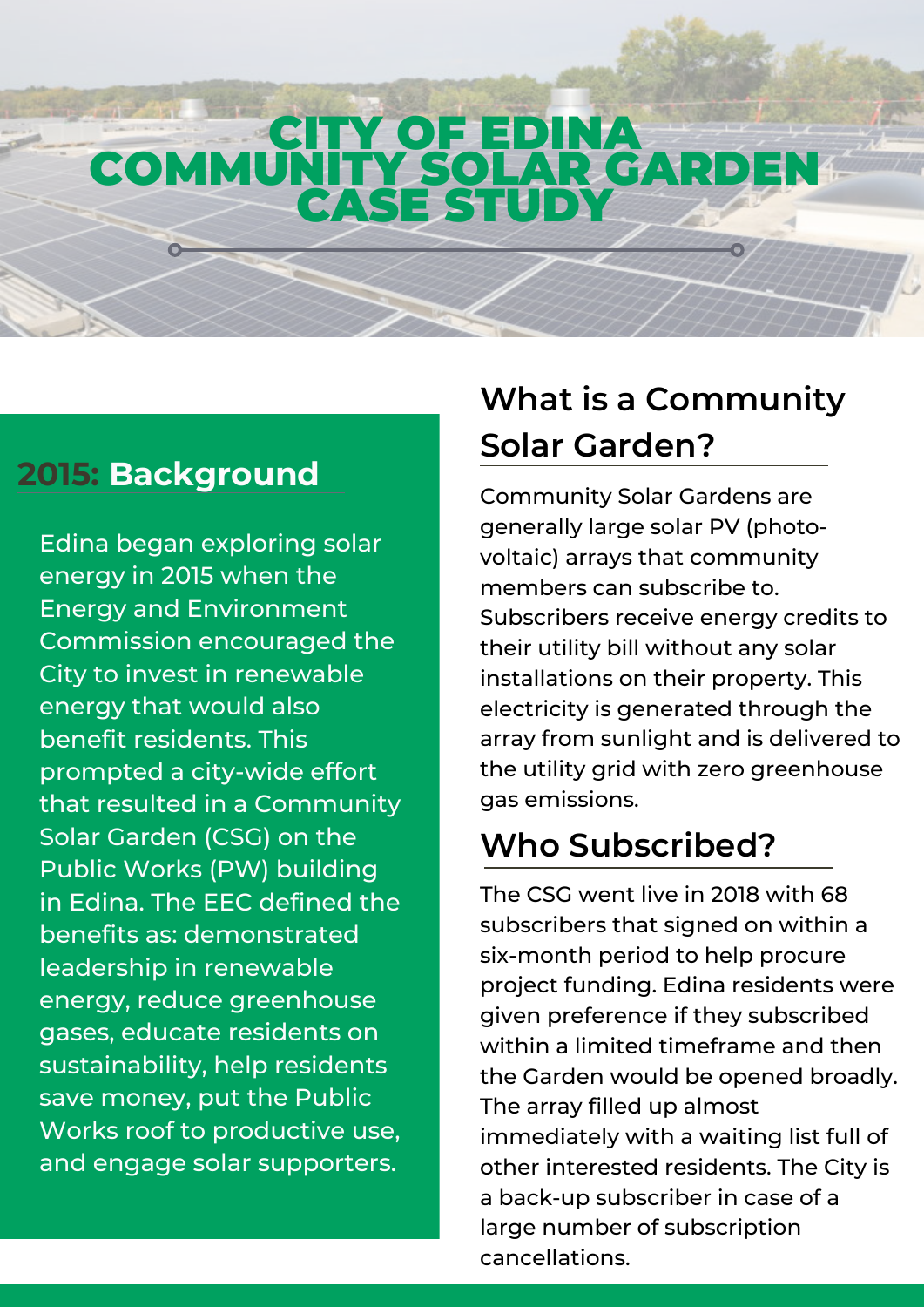# **2016: Planning Phase**

To kickstart the project, request for proposals were sent out in Summer 2015, and a lease was signed in December 2015 with [Cooperative](https://www.cooperativeenergyfutures.com/) Energy Futures (CEF) in partnership with Impact Power Solutions (IPS). The lease allowed CEF to build a privately owned 630.18kW solar system on the PW roof. CEF pays the City of Edina an annual rental fee to lease the roof space. CEF also managed communications and obtaining subscriptions from Edina residents in partnership with [Minnesota](https://solsmart.org/case-study-edina-minnesota/) Interfaith Power and Light.



### **Learnings during Planning Phase:**

(Led by Energy and Environment Commission and Staff Liaison)

- The array was built to have 80-100 subscribers. Initially there were 68 subscriptions due to Edina homes being larger and having higher energy needs. This demonstrates the importance of stakeholder identification.
- Packaging financing times and terms together for the solar company is beneficial to speed up the process and provide clarity.
- Community ownership of the project should be a priority. The EEC was involved in the initiation of the project and stayed up to date as it progressed. This was sustained throughout the process and demonstrated the commitment and interest from Edina residents in a solar garden that was focused on community needs.
- CEF is a co-op that follows certain [cooperative](https://www.cooperativeenergyfutures.com/vision1) values and principles that promote community ownership which makes them a great local partner.
- Talk to your utility partners early to see where they want to put solar. Permitting and planning processes will progress smoother if the utilities are involved from the start.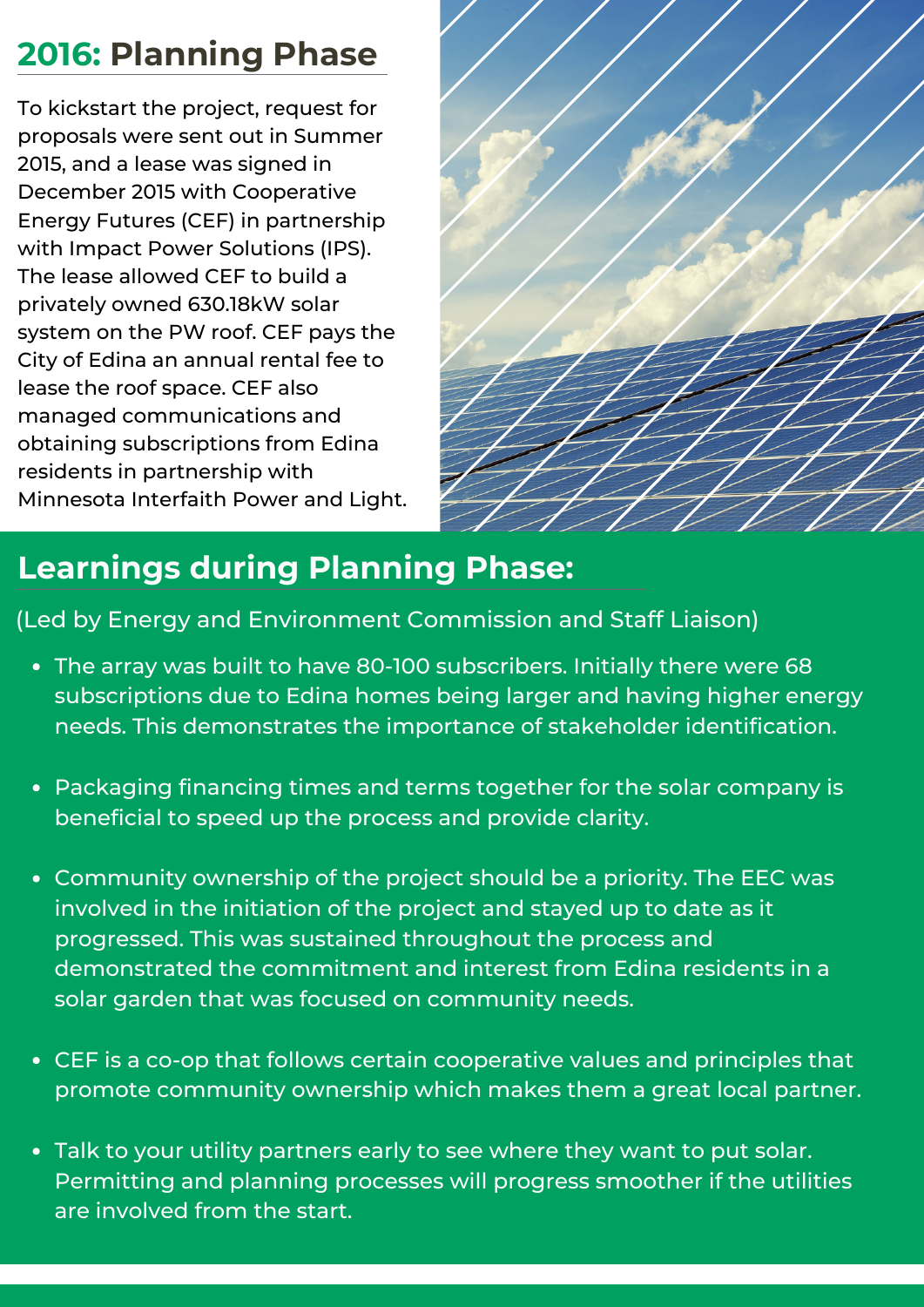#### **Challenges during Planning Phase:**

- Determine the importance of owning credits and if the host site will be a subscriber to the array or a backup subscriber.
- Communications and education about the solar project should be widespread and inclusive.
- Understand the financial situation of your solar partners to avoid delays and unexpected difficulties.

## **2017: Implementation Phase:**

During the implementation process, IPS needed roof access which was available through the Public Works garage. They worked with the City Electrician who supervised the installation and provided roof access. There are no panels on the roof section that is above office space, so they did not need to go through the front desk area to access the roof. One of the biggest concerns during installation was maneuvering and protecting the HVAC equipment that is on the roof. To do that the City required that aisles be created between the various sections of panels and ramps built over some the pipes. There was also some roof damage that occurred during construction. The City Electrician monitored this and reported any damage to the contractor who would send someone out to do repairs. The damage included water leaks which leaked into the garage space underneath the array. Depending on the space use underneath the roof prepare for any possible water leaks or roof damage that may occur.



#### **2018: Operating Phase:**

CEF handles the operation and management of the solar array and subscriptions. CEF also provides an annual report to the City of metrics and updates on the CSG. The only additional responsibility for the City is to allow access to the roof when needed, usually annually. The lease and agreements for the array will be reviewed as the roof replacement scheduled for 2033 approaches.